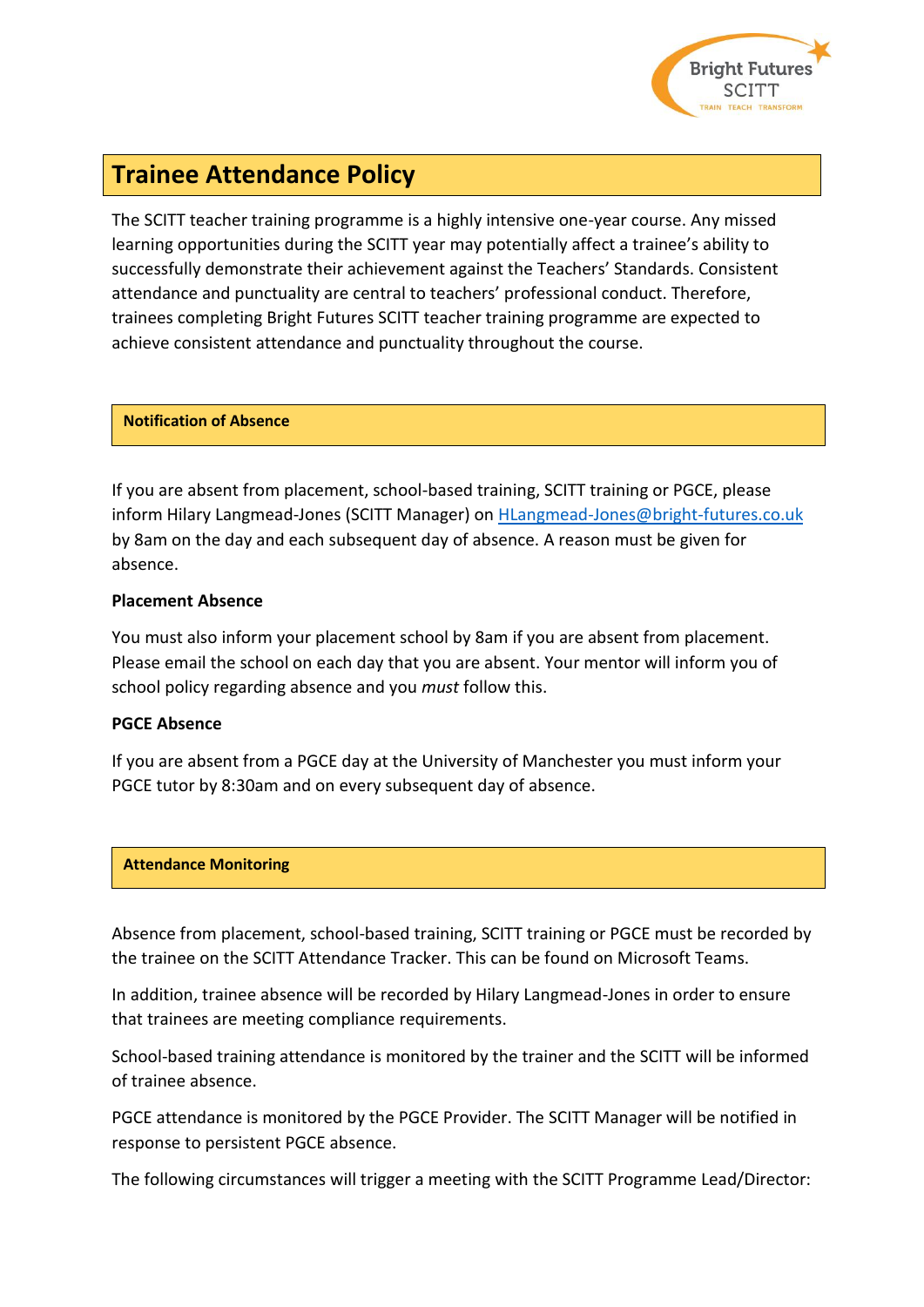

- 3 episodes of sickness absence
- 5 consecutive days of absence
- A pattern of recurring short term absence

## **Absence due to Illness**

Trainees can self-certify for the first seven days (including weekend days) of absence due to sickness.

A doctor's certificate (Fit for Work Certificate) must be obtained for absence which extends beyond 7 days. A copy of the Fit for Work Certificate must be forwarded to Hilary Langmead-Jones (SCITT Manager) on **HLangmead-Jones@bright-futures.co.uk**. Further absence must be supported by further certificates.

In response to any absence which continues beyond 15 working days without communication, the SCITT Director may choose to deem the trainee's period of study interrupted. In this case, the trainee will be notified in writing. If the trainee is in receipt of finance from Student Finance England (SFE), a Change of Circumstances form (COC) will be submitted to the SFE by Bright Futures SCITT suspending studies on medical grounds.

# **Ongoing Illness**

A trainee whose absence is due to an ongoing illness such as depression, arthritis, unstable diabetes or asthma may be invited to discuss the likely impact of such illness on the trainee's studies. A referral to Occupational Health may be offered.

# **Medical Appointments**

A trainee seeking authorisation to attend a hospital appointment must provide evidence of the appointment in the form of a letter or email to *both* the school and the SCITT manager.

Routine medical appointments should not be made during the working day.

### **Holidays**

The intensive nature of the course means that holidays must not be taken during term time. Trainees booking holidays during school holiday time must check the term dates of their placement school website as alternative term date websites are often inaccurate.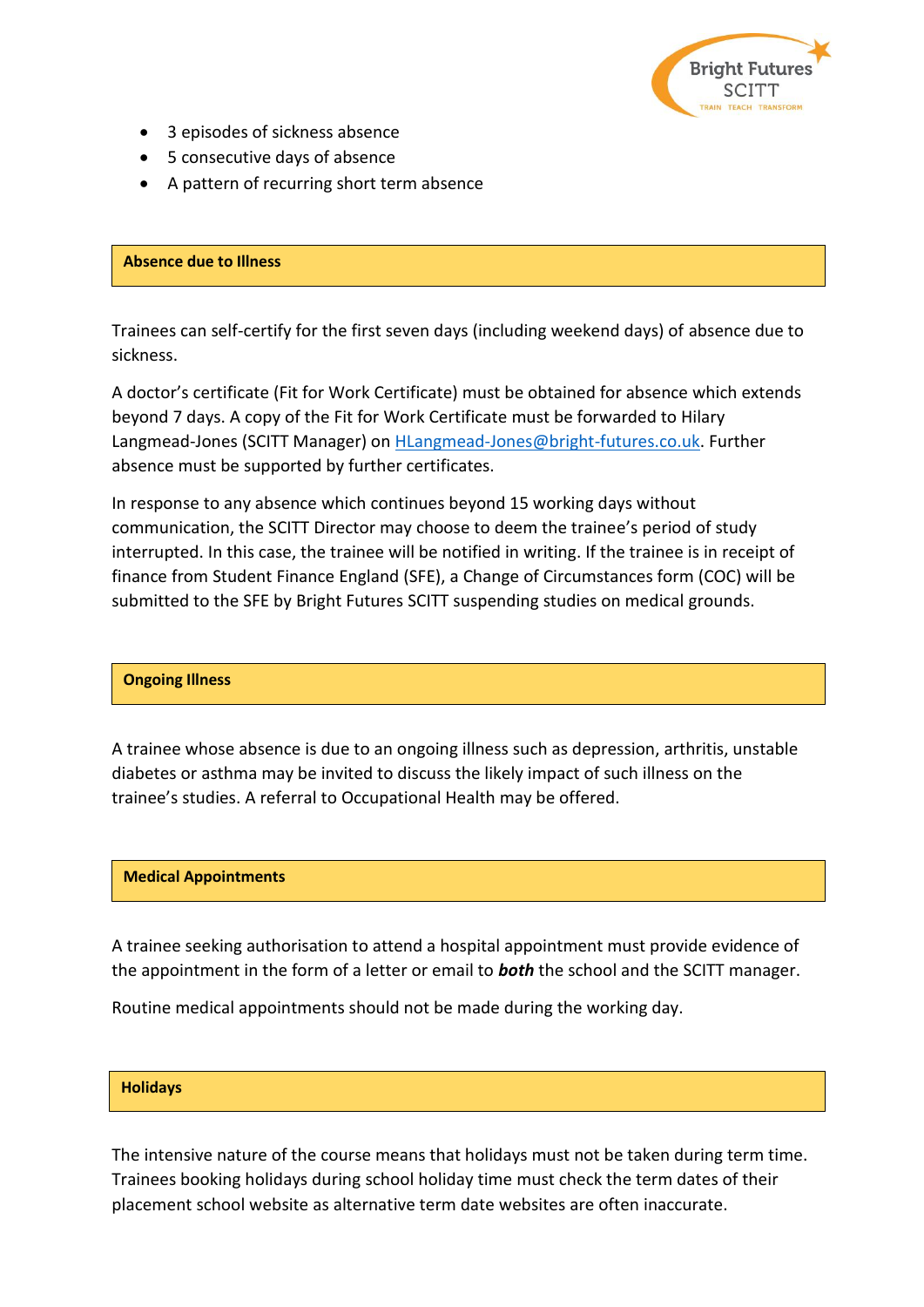

## **Authorised Absence**

Authorisation may be sought for absence due to specific circumstances such as graduation ceremonies, interviews and unavoidable medical appointments. Trainees must contact the Course Lead for authorisation of such absence.

Absence may be authorised in exceptional circumstances.

Graduation Ceremonies: an absence of one day will be granted to allow a trainee to attend their own graduation ceremony. This includes travel to the location.

Interviews: All reasonable requests will be granted.

School Visit prior to application/interview: Trainees must arrange visits outside of school time in order to minimise disruption to the placement school and impact on training.

School Visit to employer school: All visits to a trainee's employer school must take place during Enrichment Week. Reasonable requests outside of this will be granted at the discretion of the Course Lead.

*If authorisation is granted, trainees must inform their placement school of authorised absence in advance of the date. Trainees must submit plans and resources to their placement school so that classes are not disadvantaged by authorised absence.*

### **Maternity Leave**

Trainees seeking to take maternity leave from the SCITT programme will be invited to meet the Director/Course Lead to discuss a planned interruption of the course. It is anticipated that maternity leave taken during the SCITT year will mean a return to the course in the following academic year. Any trainee requesting maternity leave must complete the course within 6 school terms.

A trainee who becomes pregnant after being offered a place or during the first half term of the course may apply to defer their placement to the following academic year subject to any changes in entry requirements.

Trainees must inform Bright Futures SCITT of the pregnancy within the first 14 weeks in order that a placement risk assessment might be carried out. This information will be confidential and only shared with the placement mentor with the trainee's agreement.

A trainee in receipt of student finance must use a COC to inform Student Finance England of the suspension of studies. A further COC must be completed on return to the course.